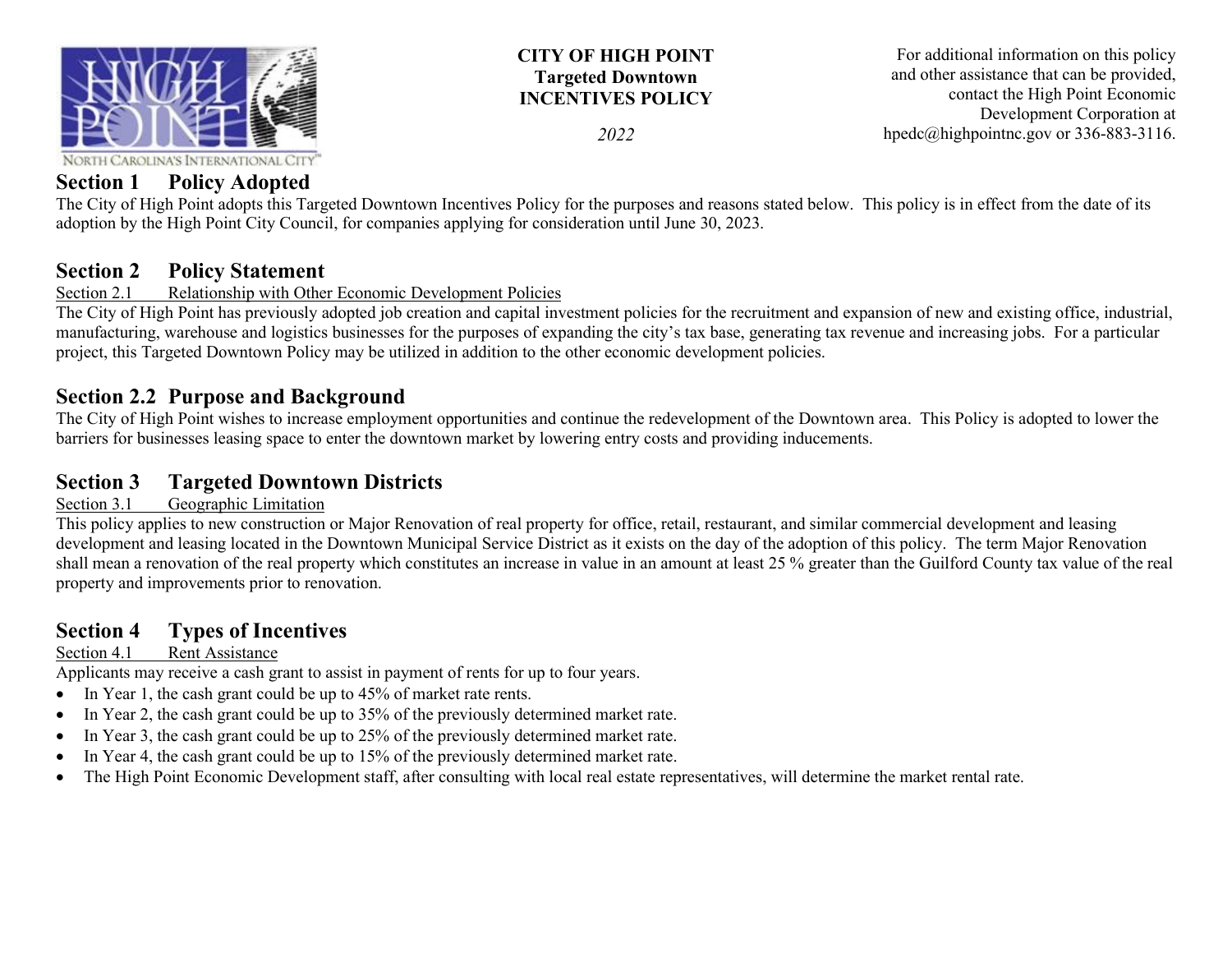#### Section 4.2 Job Creation

The City already has a separate job-creation incentives policy. For projects in this targeted district, the minimum number of jobs created shall be at least 10. The incentive amount per job could be up to \$3,000/job.

## **Section 5 Application Process**

Section 5.1 Intent It is the city's intent that the application and decision-making process shall be simple, flexible and contain minimal steps.

#### Section 5.2 Conference with EDC staff

All applications shall be initiated through a meeting with the EDC staff who shall provide forms, as necessary, to assist in the transmittal of information from the applicant to the City Council.

#### Section 5.3 Presentation to the City Council

The application shall be presented to City Council as soon as practical and consistent with all applicable laws regarding notice and open meetings. The High Point Economic Development staff will recommend to the City Council the proposed dollars amounts that any project in this targeted area may qualify for under this and other City economic development incentives policies.

## **Section 6 Source of Incentive Funds**

Section 6.1 Funding Sources

In its discretion, the city may elect to fund incentives from its general fund, electric fund or any other source allowed by law.

## **Section 7 Process**

#### Section 7.1 Payment Process

The city manager or his designee shall develop a system and publish guidelines for incentive payments that requires proof of expenditures described in the application.

#### Section 7.2 Performance Agreement

Applicants receiving funds shall enter into a Performance Agreement with the city that includes reporting requirements and performance benchmarks.

#### Section 7.3 Coordination with Other Policies

This policy may, at City Council's discretion, be used by itself for a project or in combination with other incentives policies the City has.

#### Section 7.4 Eligibility and Council Approval

A company being eligible for financial incentives does not guarantee that it will receive the incentives: any such incentives are granted only after a public hearing before the High Point City Council and an affirmative vote in support.